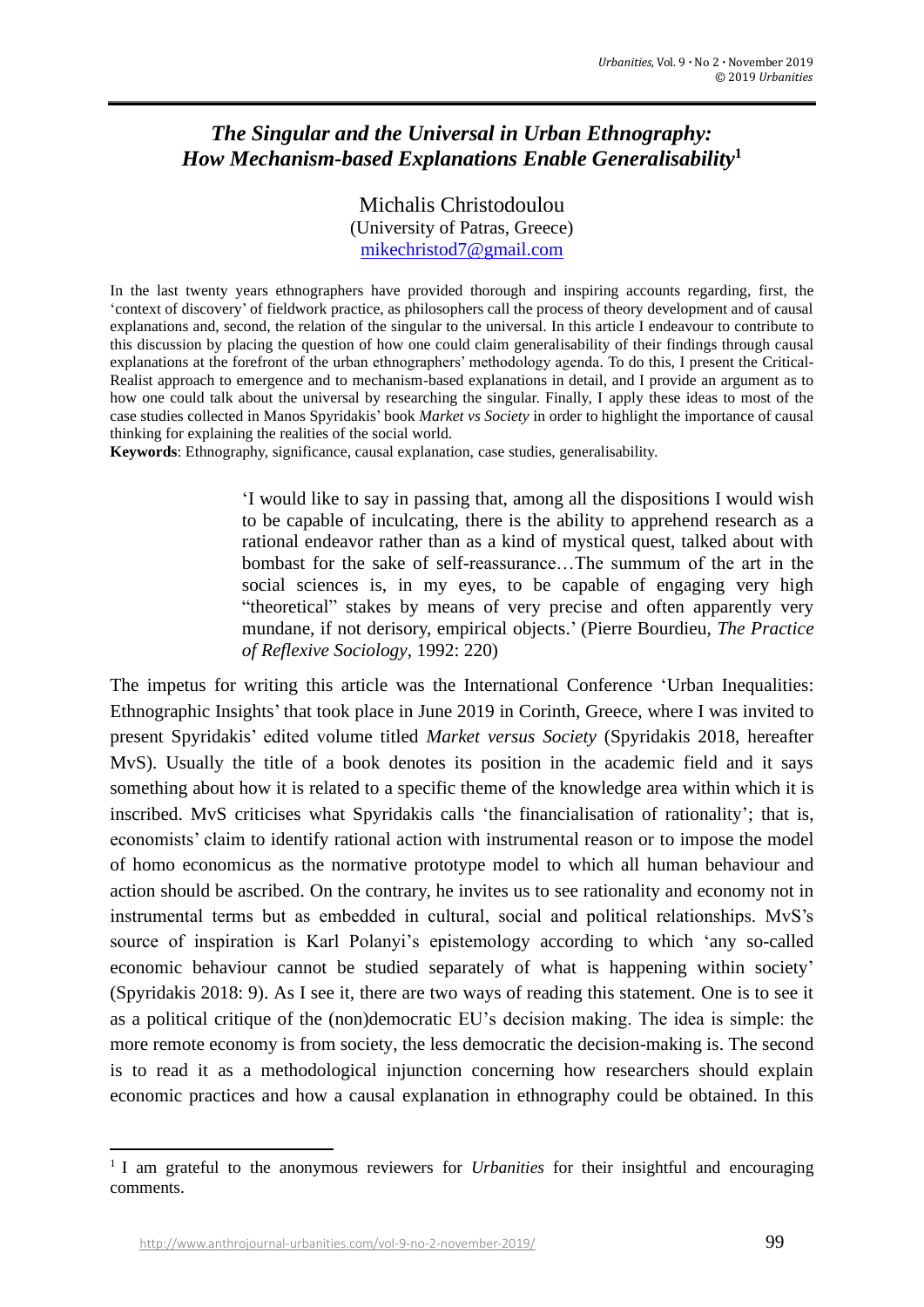article I will focus on the methodological version of this reading because it touches upon the core epistemological issue that urban ethnographers face when trying to theorise their findings.

This issue revolves around how the findings connected with a specific site and settings are theoretically informative about the social phenomenon of which that site is a case. This is a controversial issue to grapple with and its resolution has troubled scholars engaging with urban ethnography for the last twenty years. What seems to be the most intriguing part of this issue concerns the ways through which theoretical explanations related to the singular (urban ethnographies located in time and place) could be generalised so that they cover features of something universal. Although for decades urban ethnographers remained indifferent to systematizing their 'context of discovery' for fear of abstraction, it is encouraging to see that there is a growing number of ethnography-based articles delineating the specifics of theory development. MvS, in collecting cases of urban ethnographies from various localities, aspires to connect the singular features that emerged from these localities to theoretical insights which could explain more universal phenomena like, for example, why social groups develop either deviant economic activities or entrepreneurial practices in similar conditions (like that of neoliberal ascendancy). The common denominator of MvS's fieldworks is Prato's (2018) conception of the city according to which 'urban' is not limited to geography or physical space but mostly and most importantly takes into account 'citizenship', in the sense of 'individual' civil, economic, and political rights. As Prato has powerfully argued 'the city should be understood at once as *urbs*, *civitas*, and *polis*; that is, as a built-up area, as a social association of citizens, and as a political community. Focusing only on one of these aspects would be inexcusably reductive' (Prato 2018: 5).

Therefore, I have structured my argument as follows: in the first section I summarise the main philosophical approaches regarding what it means to explain something by means of a mechanism-based account. One of the main ideas of the article is that theory development in urban ethnography can benefit from mechanism-based explanations because they enable one to identify the details of how the singular is tied up with the universal. Next, I present the main epistemological ideas proposed by ethnographers for theory development and specific ways in which ethnographic cases can be theoretically informative of how larger social phenomena are set out. Finally, I apply the idea of an ethnography-informed and mechanismbased explanation in some of the fieldworks gathered in MvS in order to give a flavour of how this way of explaining the singular tells us something about the workings of the universal.

## **Mechanism-based Causal Explanations: A Critical Realist Approach**

Although philosophical literature on causal explanation is vast and sometimes seems chaotic, social scientists have adopted many of the ideas developed in it in order to frame causality in social research, both quantitative and qualitative. A common theme permeating these ideas is that Hempel's Deductive-Nomological Model presents too many inadequacies and shortcomings to be considered a gold standard for social science research, especially qualitative research. There are two main reasons for this. First, since the explanandum (that which is to be explained, for example a specific finding from urban ethnography fieldwork) is subsumed under the initial conditions of the explananda (that which explains, for example a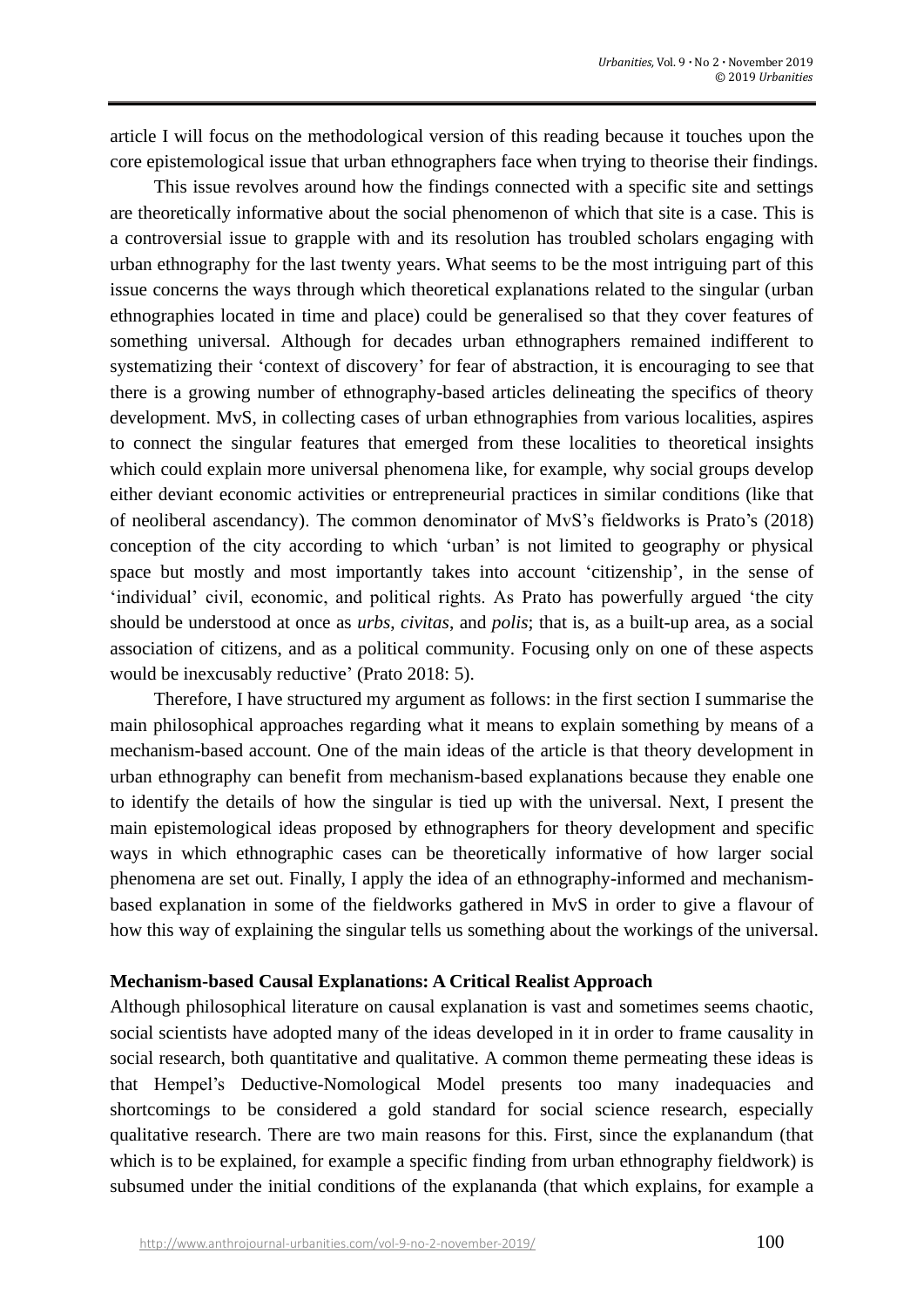theoretical proposition covering all the particulars to which it refers), it follows that the particular fieldwork finding is explained by reference to the premises of the initial conditions. For economists, these premises are identified with the Rational Action Theory, which is considered to unify all the explanatory propositions of economic and social phenomena. However, in that sense — and this is the second reason behind the failure of the D-N model — social explanations are not informative of the social world, they do not tell us something new in relation to the data at our disposal once the research is completed. For the D-N model, whatever is not subsumed under the initial conditions of explananda is inexplicable and so it lacks the necessary armour for theory development (Porpora 2008).

Given that most social scientists who grapple with these issues are well aware of these failings, they have adopted mechanism-based approaches to causality, because they think that they fit more with the social ontology upon which social research methodology is built. For Critical Realism (henceforth, CR) social reality is not only what actors perceptually experience. This is only one of the first layers that the social world is composed of and it is called the 'Empirical' level of reality. Social reality is also composed of social events whose existence is dependent upon actors' perceptions, not its explanation. This is called the 'Actual' level of social reality and its workings are not premised on whether actors are aware of it. Finally, a layer exists upon which the other two are based in the sense that its generative mechanisms give shape to how, why and in what conditions the events of the 'Actual' level take place and inform how actors are going to experience these events at the 'Empirical' level. The philosophical innovation of this stratified social ontology is twofold. Firstly, although it acknowledges the concept-dependent dimension of social reality, it gives precedence to the independent existence of generative mechanisms that emerge in the 'Actual' and in the 'Real' ontological levels. Secondly, although controversial in philosophical circles, the concept of 'emergence' would be of central importance should one want to make sense of CR. In contrast to various strands of reductionism, the ontological doctrine of emergence provides a thorough and detailed picture of the Durkheimian thesis that 'the sum is something more and above its parts' (Sayer 2000: 10-29; Collier 1994: 3-31).

As a starting point, we could say that cases exist where lower-level parts interact in ways that higher-level configurations are formed and whose properties emerge through this interaction. For Kim (1999), emergence describes two things. First, that the properties which emerge in the upper and configurational level cannot be predicted through the knowledge of the lower-level parts; in this sense, these emergent properties are novel. This is why emergence stands in stark contrast to reductionist explanations which tend to reduce upper level phenomena to the knowledge of the parts of which they are composed. Second, these emergent properties bear causal powers which are independent of the constituents of the interacting parts and which can shape their behaviour. What is crucial in these ideas is that a large part of social phenomena related to the unintended consequences of action owe their existence not to the actors' rationality or reasons for action but to the causal power of these emergent properties of the whole. According to Groff (2004: 99-135), the emergent properties of social phenomena are qualitatively different from the sum of their parts. The nonpredictability of emergent properties provides us with a holistic clue as to why a large part of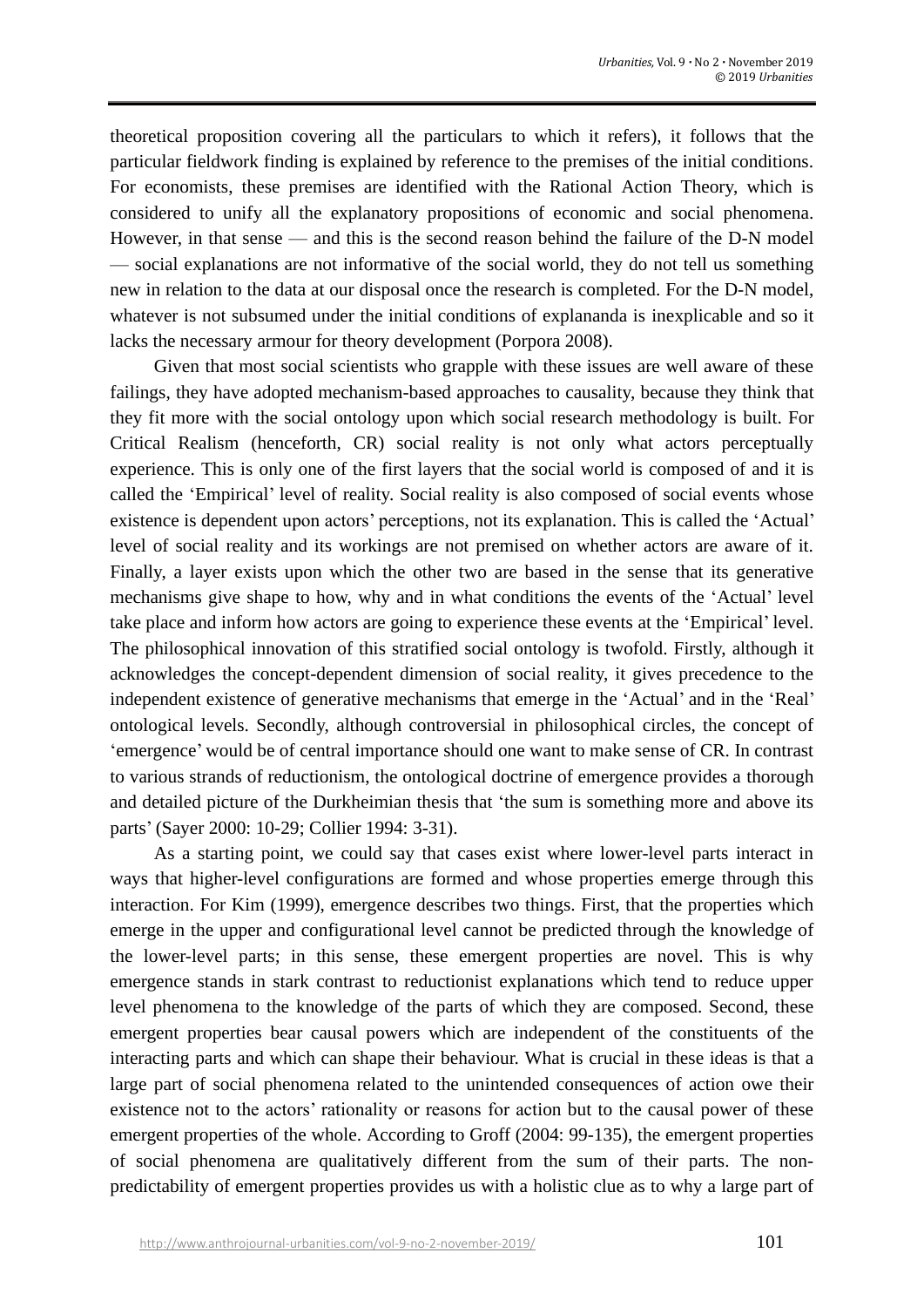consequences were not anticipated when action was planned. In addition, the causal power of these properties is formal in the sense that it gives shape to the configurations of the interacting parts. If one wants to detect causal mechanisms one should explore how these formal causes make things happen and why things take one form and not another.

This conception of causality agrees with Gerrings' attempt to provide a unifying definition of causation when he states that 'causes refer to events or conditions that raise the probability of some outcome occurring' (Gerring 2005: 169). Thus, causation is framed in probabilistic and not deterministic terms since formal causes display necessary and efficient conditions for something to happen or change. Thus conceived, causal explanation should refer to generative mechanisms deployed in the emergent level of the Real. Instead of treating actors' reasons for action as efficient causes, CR views them as the first step for detecting causal mechanisms and for crafting causal propositions. In the layered model of the social world, CR offers reasons for actions that are the observable starting point in order to tap the unobservable generative mechanisms. The ontological criterion for the (non-observable) existence of the Real is through the causal effects exercised in the (observable) levels of the Actual and the Empirical. In this stratified ontology, causation may take three directions, upward, downward and on the same level. The first means that higher-level entities are explained by lower-level entities, the second means that a lower-level property is instantiated because of the emergent higher-level property and the third concerns explanations related to entities belonging to the same ontological level (Gorski 2009). Hence, it is obvious that CR's emergentism prioritises downward causation but without this meaning that it is crude Marxism or superficial structuralism. All these explorations are socio-ontological commitments, not theoretical propositions to be treated as testable deductive explanations of the particulars of the social world. They are not social theories for explaining the world but socio-ontological arguments about the furniture populating the social world and which provide a lens for explaining the causal forces forming people's practices. Social research is that which will provide us with the domain-specific details of these forming forces. Emergence is a socio-ontological term while mechanism is an epistemological one.

Having clarified the basics of what it means to say that social phenomena are emergent from a Critical Realist perspective, let me now briefly present the details of how social phenomena are explained through the concept of mechanism. It has been argued that the definition of mechanism propounded by the philosophers Machamer, Darden and Craver (2000) is that which most suits the research issues of social science. They say that 'mechanisms are entities and activities organised such that they are productive of regular changes from start or set-up to finish or termination conditions' (2000: 3). More refined versions of this definition are that 'A mechanism for a phenomenon consists of entities and activities organised in such a way that they are responsible for the phenomenon' (Illari and Williamson 2012) and that 'A mechanism for a phenomenon consists of entities (or parts) whose activities and interactions are organised in such a way that they produce the phenomenon' (Glennan 2010). One crucial component of these definitions is that they dispute the Humean and regularity conception of causality in so far as mechanisms could work only once or irregularly.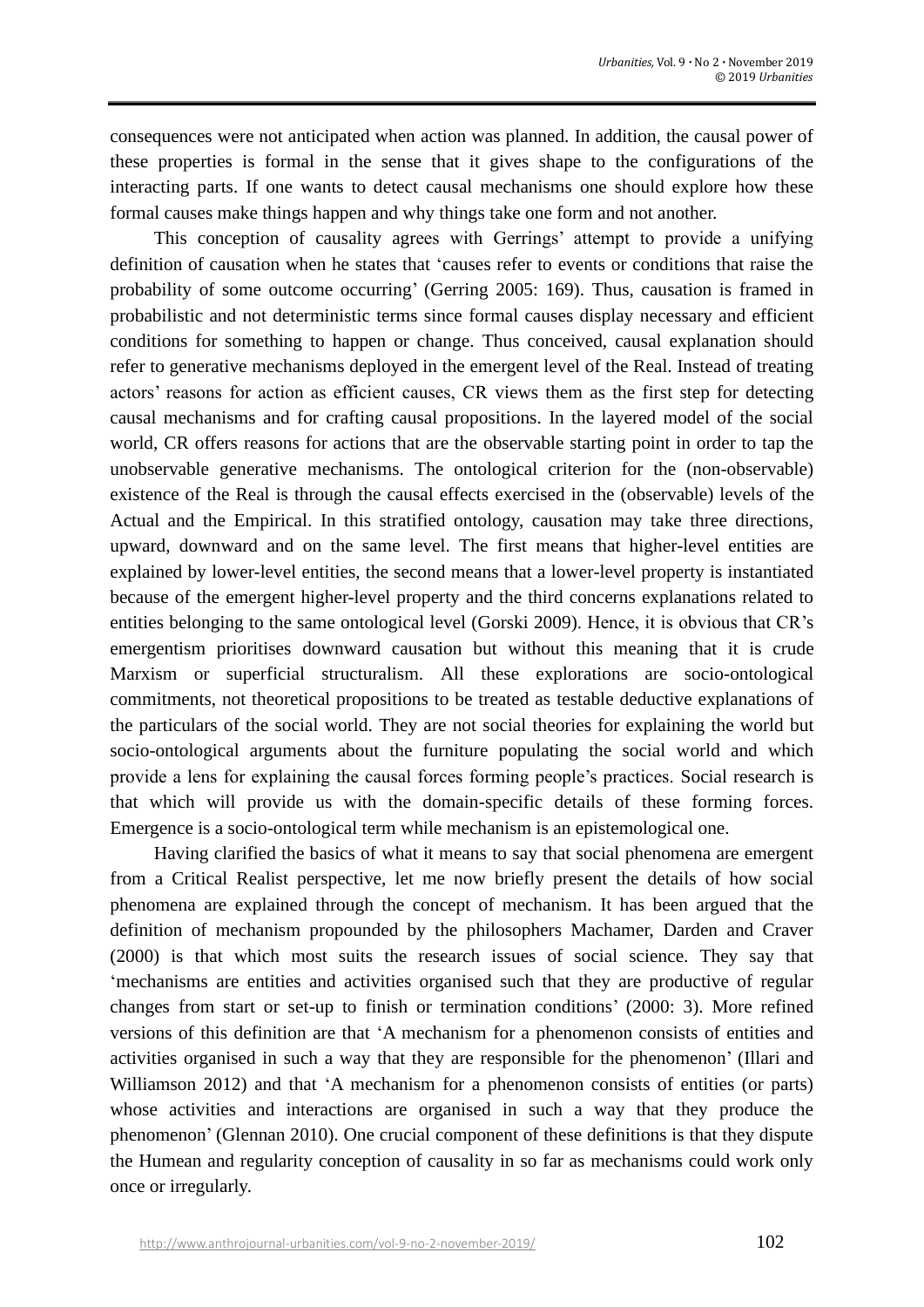Critical Realists are in line with the above characterisations since they conceive of the causal power of mechanisms through its capacities to bring about changes in the world and effects which are observable. A crucial qualification CR makes is that causal mechanisms are generated within relationships. What social research has to do is to detect the necessary elements of these relationships in which mechanisms are generated. Earlier I mentioned that it is the peculiarity of the configuration of the lower-level entities that makes possible both the emergence of higher-level entities and the fact that that these entities have a causal effect in their own right. The task of social research is to identify the particular causal influence by exploring the peculiarities of the configuration of the relation in which mechanisms are generated and make things happen or raise the probability of some outcome occurring. Reframing this line of reasoning through CR terminology, we could say that social researchers need to explore the diachronic and synchronic dimensions of the events. Events are composed of what humans empirically perceive by means of their narrative or conceptual schemes and of the entities whose interrelation takes a specific form due to its emergent properties. Entities can be not only individuals but also social organisations and groups, and in that sense entities exist in all the three ontological levels (in the Empirical the entities are the individuals, in the Actual they are the organisations or social roles and in the Real they are the causal mechanisms) and are emergent in relation to them. Due to their properties, entities possess powers which may or may not be actualised. The causal power of entities is found not in the entity per se but in the configuration of the interaction between them. This is why mechanisms are emergent and why Bhaskar conceives of societies as open systems (Collier 1994).

## **Theory Development and Ethnographic Research**

Sometimes ethnographers have been reluctant to engage in methodology-oriented philosophical reflections like those given above either for reasons of academic division of labour or for fear of abstraction. Abstraction and armchair theorists have been the target of critique in various sociological and anthropological circles which had adopted the lessons of C W Mills on the dangers stemming either from blind empiricism or from abstract theory. In my view this is a justified fear because whenever social scientists wanted to apply causal language and explanatory propositions to research data, they made superficial use of the D-N model of causality. Actually, what they did was to use a Marxist or structuralist theory that covers conditions in which every explanandum is explained by these theories. The results of these crude conceptions of causality were, among others, theory stagnation or theory imposition on empirical domains and data, and in some cases the stereotyping of how social actors think and feel. Pardo's research (1996) is a telling example that highlights the defects of applying deductive reasoning to ethnographic data.

Italo Pardo in his fieldwork in Naples, contra to this deductivist application of causal explanation, tries to forge a new and non-reductive insight into how one should approach the agency/structure debate by developing a conception of social action that takes into account non rational elements in how actors manage their existence. Pardo treats his informants as rational actors who asses their resources and take decisions, not as cultural dupes who are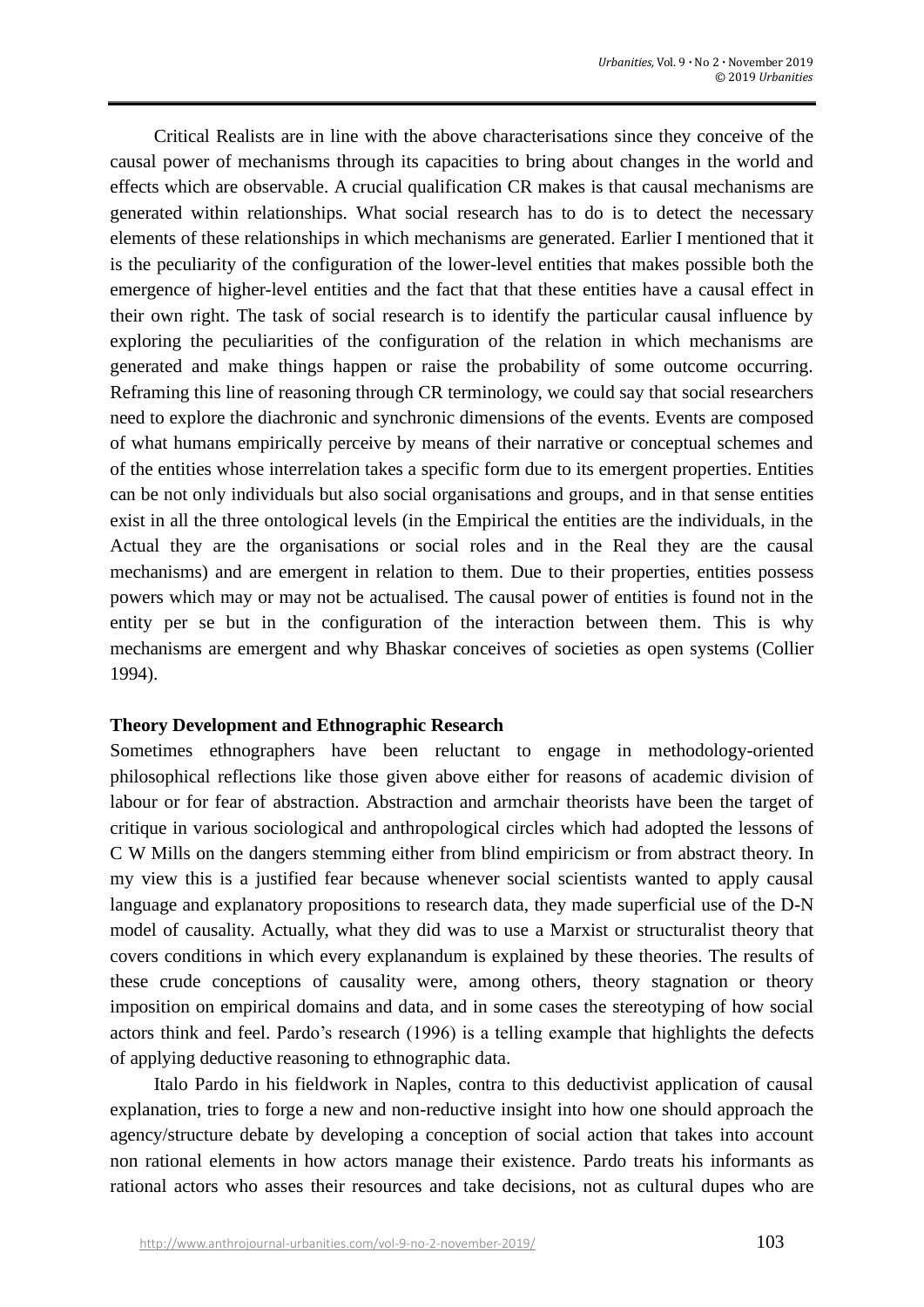unable to manage their existence. He suggests that Neapolitans' managing of existence is informed by '*strong continuous interaction* between tangible aspects of existence and symbolic, moral and spiritual ones' (Pardo 1996: 11). It is, he adds, a matter 'of attaining selfworth through which motivations and boundaries are formed' (Pardo 1996: 14). Pardo puts at the forefront what I described in the previous discussion as the unintended consequences of action. Although actors' beliefs that their relations to the system are negotiable may not be well founded, they nonetheless play an important role in how they manage to form interpersonal connections and webs which are unaffected by trade unions. By means of the creation of entrepreneurial practices which are usually atypical but tolerated by the authorities, actors produce their social, economic and moral status without being involved in the traditional industrial work which they see as alienating.

Pardo, by setting in motion Weber's value-laden rationality, disputes the stereotyping of the *popolino*'s (ordinary people) atypical work activities as criminal and describes in detail the creativity entailed in such activities, which is embedded in religious and moral meanings (Pardo 1996: 25-45). He uses the case of Naples to argue that the development of European urban settings is characterised by internal instability of power and defends the idea that the struggle between the dominant and the dominated cannot be merely explained in class terms (Pardo 1996: Ch. 7). In other words, through urban fieldwork, he uses a case study to disconfirm class theory for explaining the unequal distribution of power by highlighting the contexts to which this theory does not apply. Thus, the concept of 'strong continuous interaction' can be used not only for descriptive but for explanatory reasons.

Pardo's ethnography is an example of the use of theory not in deductive terms but as an orienting device for investigating inductively social process and contexts. His methodology follows the principles followed by most ethnographers either explicitly or implicitly: analytic induction and abductive reasoning through which new (mostly substantive) theoretical propositions can be forged. Although analytic induction is considered the 'royal road' for qualitative researchers and is well known, let me briefly outline its main logic. Given that analytic induction goes hand in hand with theoretical sampling, one should note that in analysing their data ethnographers proceed sequentially, meaning that the first unit or case yields a set of findings and questions that inform the next case. The reasoning behind theoretical sampling is that one starts by analysing a unit (an interview, a household, a neighbourhood) and then proceeds by exploring whether prior findings are replicated or not. This exploration is done using units similar to the initial one and units different from it. The crucial thing in this procedure is that the characteristics of units are chosen deliberately, based on the refinement and re-evaluation of each unit that is sequentially analysed in order that the underlying phenomenon be understood. The goal is not that descriptive statements be made (x% present the Z attribute) but to establish that a mechanism is at work.

The methodological principles of analytic induction and abduction should be seen not as a peculiarity of qualitative research but as a strategy for crafting explanatory accounts which could be transferred to contexts other than those in which the fieldwork took place. The systematizing of this strategy constitutes the main challenge ethnographers have to overcome. Despite the fact that ethnographers should care about the extrapolation of their theoretical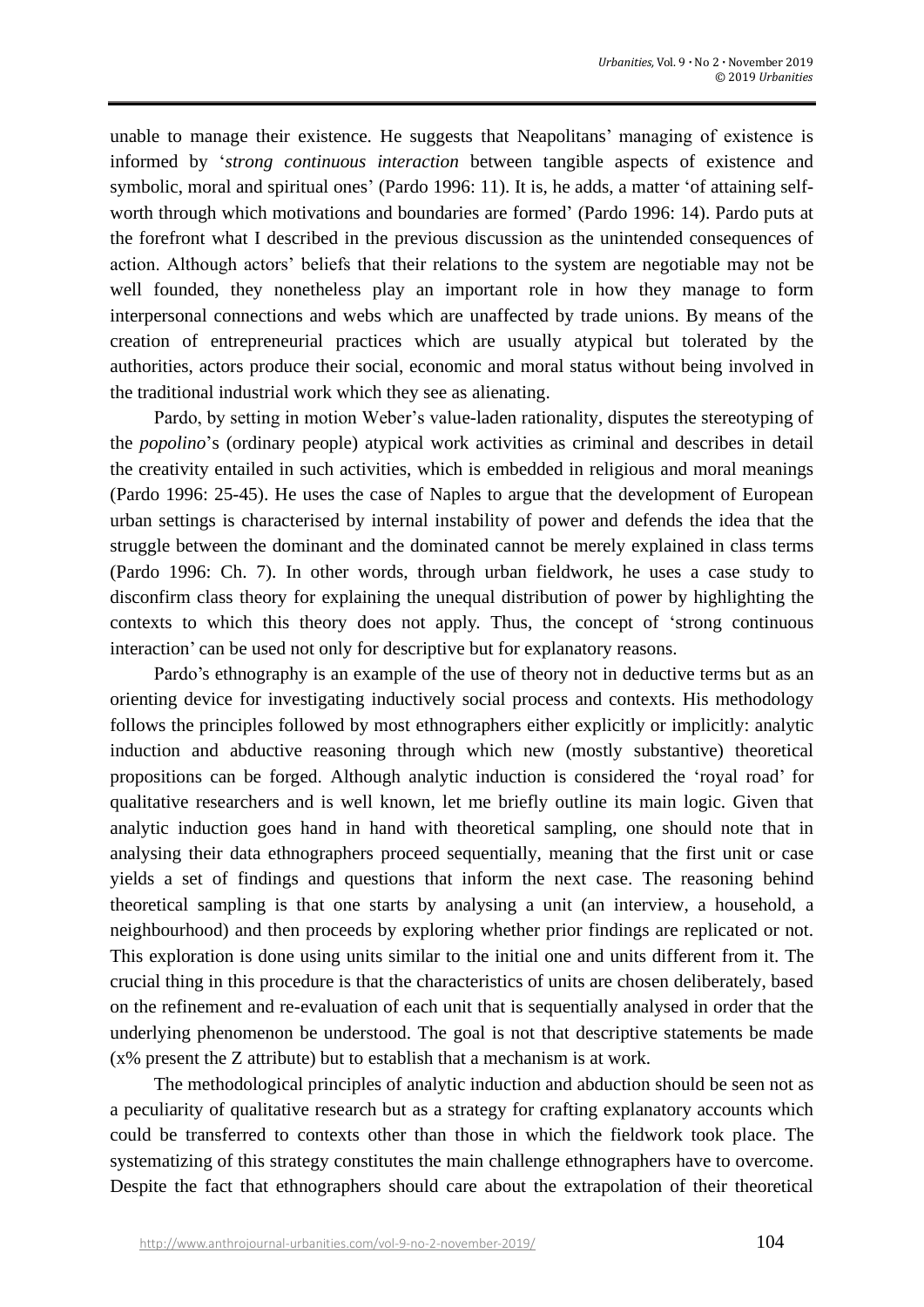explanations, they should not imitate quantitative epistemology because in that case they would be unable to distinguish empirical findings from theoretical accounts. In order to clarify this, Small (2009) thinks that the key is to reframe qualitative sampling. In classic quantitative parlance, generalisability is attained through the selection of typical cases which are identified by means of survey techniques. Ethnographers are encouraged to select cases not from the dependent variable but by assessing how representative is the case of the population from which it has been sampled. However, I have to note that there are two reasons why the statistical conception of generalisability is doomed to fail: the first has to do with the fact that the selection of cases will always be biased because researchers use their hunches to a greater or lesser degree in order to assess how typical the case they have selected is. The second reason is that ethnographers will never be certain whether their analyses concerning their sampling units would apply to those that would be obtained if the entire population had been analysed. There is no way of determining whether the same results can be obtained by studying populations from which the (typical) cases have been sampled. The solution ethnographers propose is to carry out in-depth research in order to overcome this limitation. However, for Small this does not change things, and he proposes specific alternatives.

The first promising solution, Small believes, comes from Burawoy's 'extended case method'. The goal is not the discovery of new theory but the extension of pre-existing theoretical or conceptual formulations to other groups or aggregations, to other bounded contexts or places, or to other sociocultural domains (Small 2009: 20-4). In this view, theoretical extension focuses on broadening the relevance of a particular concept to a range of empirical contexts other than those in which they were first developed or intended to be used. In this sense, theoretical extension preeminently involves the 'transferability' of theory between at least two contexts. For Snow, Morrill and Anderson (2003), Simmel's formal sociology offers a classic means for practicing theoretical extension. They believe that there are three main forms that Simmel thought could explain the various contents of social life; they are social processes, social types and developmental patterns. By researching a specific singular, ethnographers can describe how it instantiates one of these three forms.

However, there is an inconsistency in Burawoy's argument since it is not clear what is meant by 'extended'. While the key idea is to learn how society's larger forces shape the case, the purpose is to understand the case, not to generalise from it. I believe that this confusion lies in the fact that Burawoy draws upon a deductive line of reasoning, not an inductive one like that of Grounded Theory. Beyond this unclear point, Small makes a crucial distinction between 'statistical significance' and 'social significance', which means that ethnographers should be clear as to what the single case has to tell us about society rather than about the population of similar cases. He proposes the replacement of 'statistical inference' with the use of 'causal or logical inference' which means that the 'extrapolability from any one case study to like situations in general is based only on logical inference' (Small 2009: 18). He suggests that the tapping of a causal hypothesis should be based on logical thinking, not on deduction. Instead of hypothesizing that '"All entities of type A will exhibit characteristic Z", researchers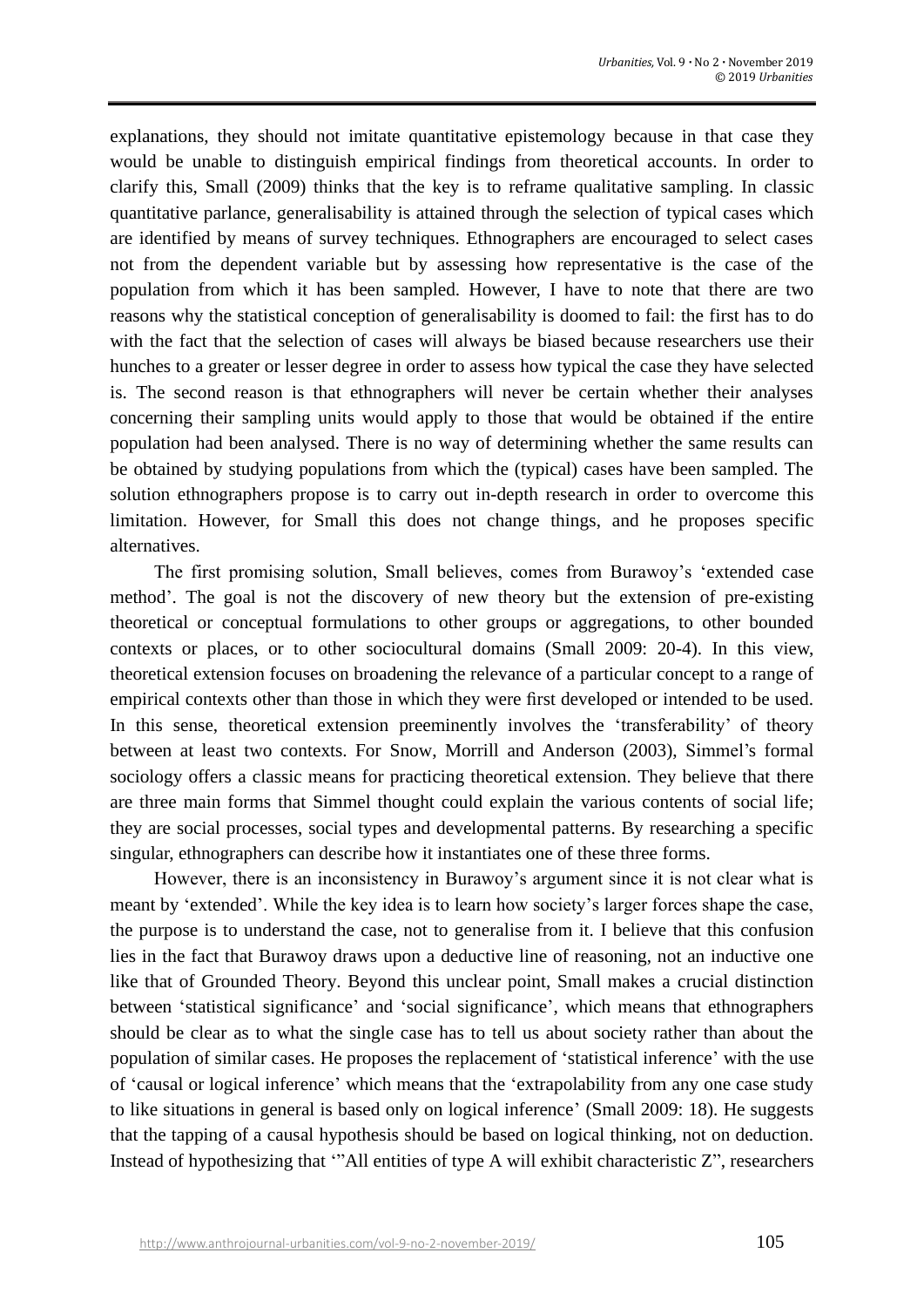should hypothesise that "When X occurs, whether Y will follow depends on W'" (Small 2009: 23).

Be that as it may, how could one be sure that what one has found from the research on a single case tells us something about society as a whole? The solution comes from how researchers should select cases, and Small believes that ethnographers should search for 'deviant or unique cases that are especially interesting, because they provide for ways of developing or extending theories' (Small 2009: 21). In other words, Small argues that instead of prioritizing typical cases identified through random sampling, researchers should look for cases which are deviant in some respect. Although it sounds good, this solution is appropriate for theory development (when one wants to develop a theory in order to cover instances not explained in its initial form), not for informing us on how a case is generalisable to society. We believe that at this point Small's argument lacks specificity because he does not provide us with sufficient details as to how a 'deviant case' is defined and identified in fieldwork research. On the contrary, he takes the deviant case solution as a taken-for-granted guide which will ease ethnographers' confusion.

#### **From Sampling to Causal Propositions**

Let me reiterate here my earlier crucial point that it is the kind of sampling that can produce causal propositions. In the quantitative tradition, randomisation assures one that the cases selected are representative of the population. However, two important notes need to be made. First, that it is the researcher who defines what the population will be and, second, that representativeness is not exactly the same as generalisability; the former refers to the fact that every single unit has the same likelihood of being selected and not to the possibility of generalizing sample findings to the population. According to a quantitative logic, generalisability is inferred from representativeness; it is inferred from the reasoning that since every single unit has the same likelihood of being chosen, it follows that what applies to the sample will also apply to the population.

In contrast, in 'maximum variation sampling' cases are selected only if they represent the full range of values of the relevant variables X, Y or of the dimension of interest. The aim is for the researcher to collect data from all viewpoints (including the extreme and the mean values) that constitute the studied phenomenon. Identification of diversity is not usually obtained in a one-shot procedure before the research is carried out; instead, the cases are selected in an iterative way while the research is in progress. Antecedent analysed cases inform the researcher about the diversity of the next cases that have to be selected (remember what we said previously on analytic induction). Maximum variation sampling goes hand in hand with the construction of typological theories, that is theoretical explanations delineating types of conditions within which a different causal hypothesis of X and Y is analysed. In other words, typologies are informative of the various types of necessary and sufficient conditions within which the causal path from X to Y takes various forms. Typicality and diversity in this sampling procedure interact since in each type a typical case has to be analysed for within-type generality to be obtained. The most known advantage of maximum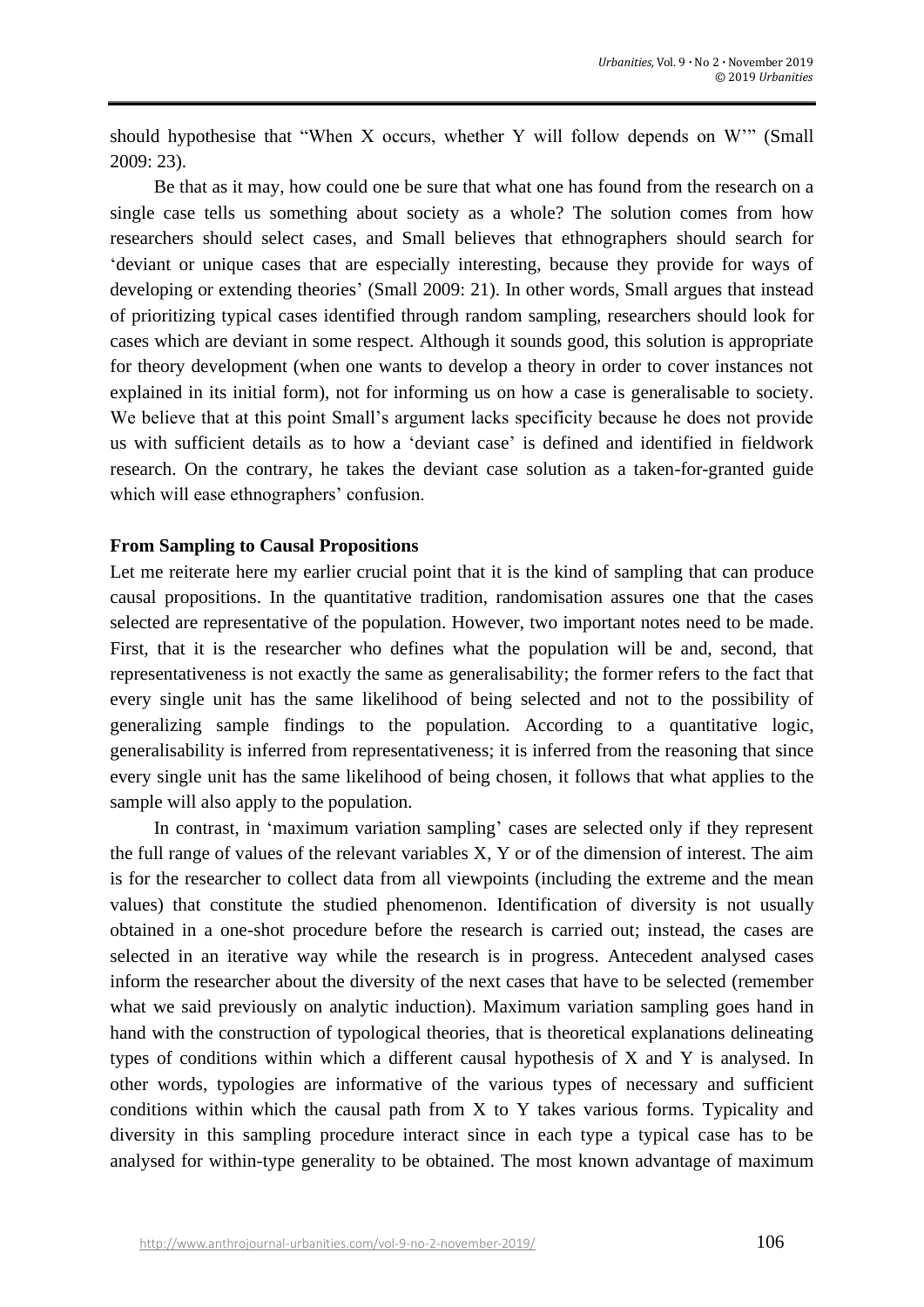variation sampling is that by covering the full range of variation in the dimension of interest, one is justified in claiming the representativeness of the chosen sample of cases.

If a researcher wants to maximise variance then he or she could select a single case exemplifying an extreme value on a dimension of interest for a within-case analysis. 'Extreme' could mean either the distance from a mean or what is considered unusual in a common sense way. The extreme-case method can be implemented on condition that the full range of variation in the population of cases has been understood, allowing the researcher to obtain a fuller picture of the studied population. Alternatively, it can be implemented for exploratory reasons; that is, as a way of explaining how a Y (outcome) has been produced, or of pointing out the effects of an event or a situation (of X).

Similarly, when a case presents unexpected or surprising properties in relation either to a theory or to common sense, then this is called deviant. According to Gerring (2007: 95- 105), the difference from the extreme case is that while the latter is defined in relation to the distance from the mean of a single distribution, deviant-ness emerges only when a case is not explained by a statistically-grounded causal relationship. To the extent that the causal model is transformed so that it encompasses the unexplained, then the deviant becomes typical. Gerring believes that the best way to choose a deviant case is to pose the question: *relative to what general model* (or set of background factors) is Case deviant? For example, Paul Willis' theory on how working-class kids get working-class jobs applies only to cases in which the opportunity structure of the local job market, the school habitus, the community culture and the predominance of locality are similar across the population of cases. Thus, one could carry out ethnography or an interview-based study by selecting a case (for example, a group of working-class adolescents or a vocational school) in which one or more of these contextual factors is absent. In such an instance, one could either disconfirm Willis' theory on adolescents' identity formation or reframe its main constituents. What is important is to understand that both the extreme and the deviant case have an exploratory function to perform. To the extent that a causal process has been identified for a deviant case, then one can expect that it is applicable to other deviant cases, too.

I believe that social researchers should capitalise on deviant cases because generative mechanisms come to the fore more visibly in periods of crisis or of transition (Christodoulou and Spyridakis 2019). As Collier has argued (1994: 165), by seeing how something goes wrong we find out more about the conditions of its working properly than we ever would by observing it working properly. In researching deviant contexts we learn about the workings of an unactualised mechanism under typical conditions.

Finally, in contrast to the exploratory logic of extreme and deviant case method, a case that is used to confirm the assumptions of a theoretical model is defined by Gerring (2007: 118) as influential. Here, the goal is not to produce new causal explanations but to specify the conditions that make this influential case not deviant but rather explicable from the original theory to the extent that one takes into account the circumstances of this case. While the exploration of new causal paths and theory modification is fitting for extreme and deviant sampling, theory confirmation is what sustains the influential case method.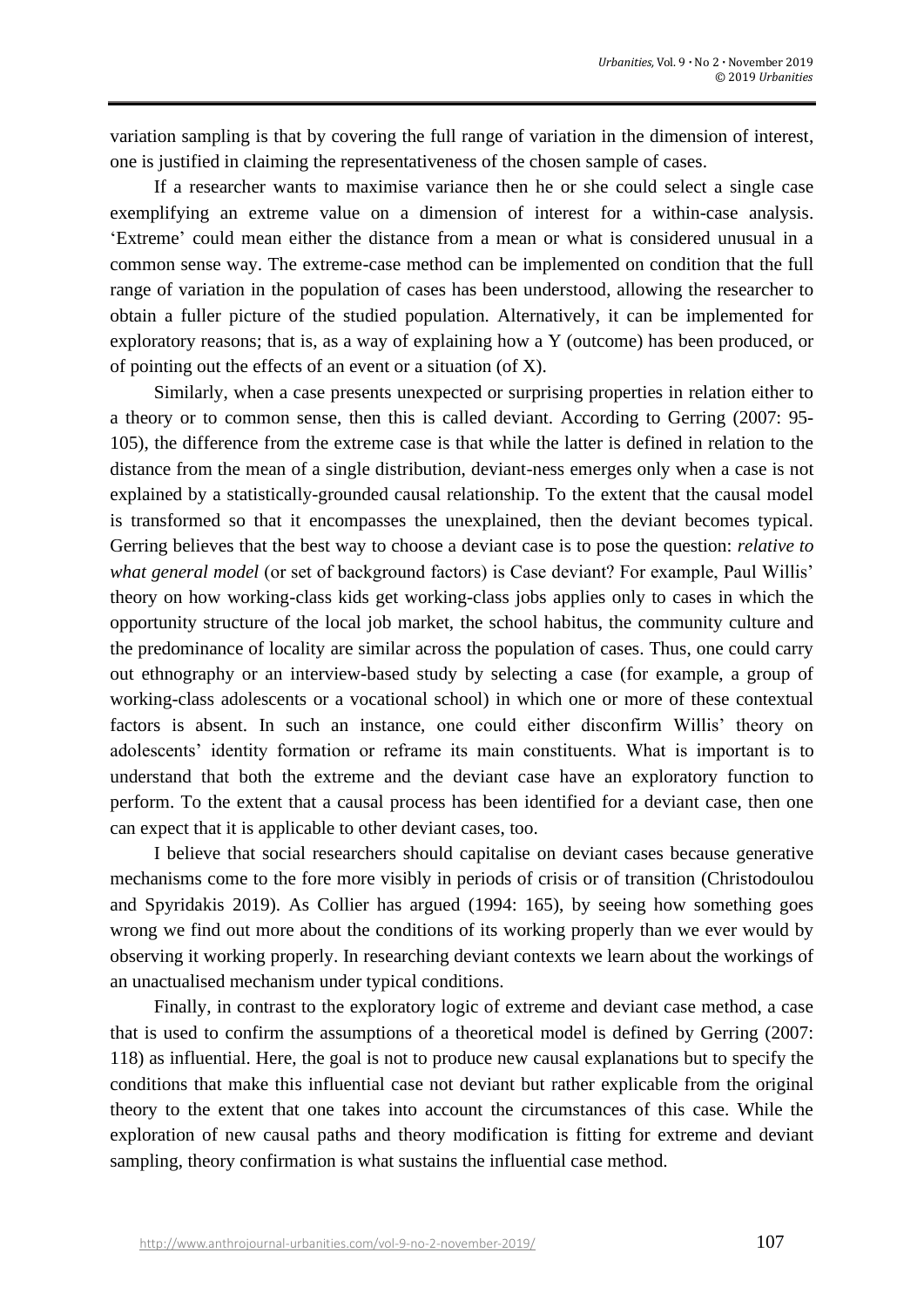I believe that the main idea springing from what I have set out thus far is that the kind of generalisability of the discovered causal relations depends on the sampling reasoning that sustains the research design. For instance, in a typical case sampling, the generalising reasoning is that 'since this causal relation applies to this case, it probably applies to similar cases'. In the maximum variation sampling, the generalising reasoning is that typologies tap necessary and sufficient conditions through which causal relations take a different form analogous to the type. In the extreme or deviant case sampling, the generalising reasoning concerns causal relations explaining new phenomena through theory development. Finally, in the influential case, the case that is analysed exemplifies a theory-confirming causal relation.

We should not forget that for a Critical Realist, generalisability is not to be identified with the use of statistical techniques for extrapolating from the studied to the unstudied. According to this empiricist conception, the larger the sample the more accurate the extrapolation. The problem with this conception is that it equates generalisability with the domain of the empirical. On the contrary, a CR approach to generalisability refers to the conditions that make something — a social relationship, an action, an institution or a social structure — what it is, not something completely different (Danenramark et al. 2002: 77). Using the terminology that we have developed thus far, researchers try to detect how mechanism interacts with context so that a specific outcome is produced. For O'Mahoney and Vincent (2014), researching mechanisms asks, 'how do the properties of one or more entities affect those of others?'; researching context asks, 'what conditions are needed for an entity's causal mechanisms to be triggered?'; and researching outcomes asks, 'what are the empirical manifestations produced by causal mechanisms being triggered in a given context?'

The difference between the empirical and CR conception of generality lies in the inferential logic that sustains them, with induction prioritised for the former and retroduction and abduction identified with the latter. Retroduction is an inferential move from the empirical domain to the generative mechanisms and its core element is related to abstraction, which one should not confuse with data enforcement. Abstraction refers to the re-description of how the differing elements of a phenomenon are combined in such a way as to affect events. As they put it, abstraction involves combining observations, often, though not inevitably in tandem with theory, to produce the most plausible explanation of the mechanisms that caused the events. Re-description means that researchers observe, describe, interpret and explain something within the frame of a new context. It does not mean that one discovers something that nobody knew anything about before but that what is discovered is 'connections and relations, not directly observable, by which one can understand and explain already known occurrences in a novel way' (Danermark et 2002: 91). In the next section, I discuss how Spyridakis' edited book MvS could be viewed through a causal-explanation line of thought.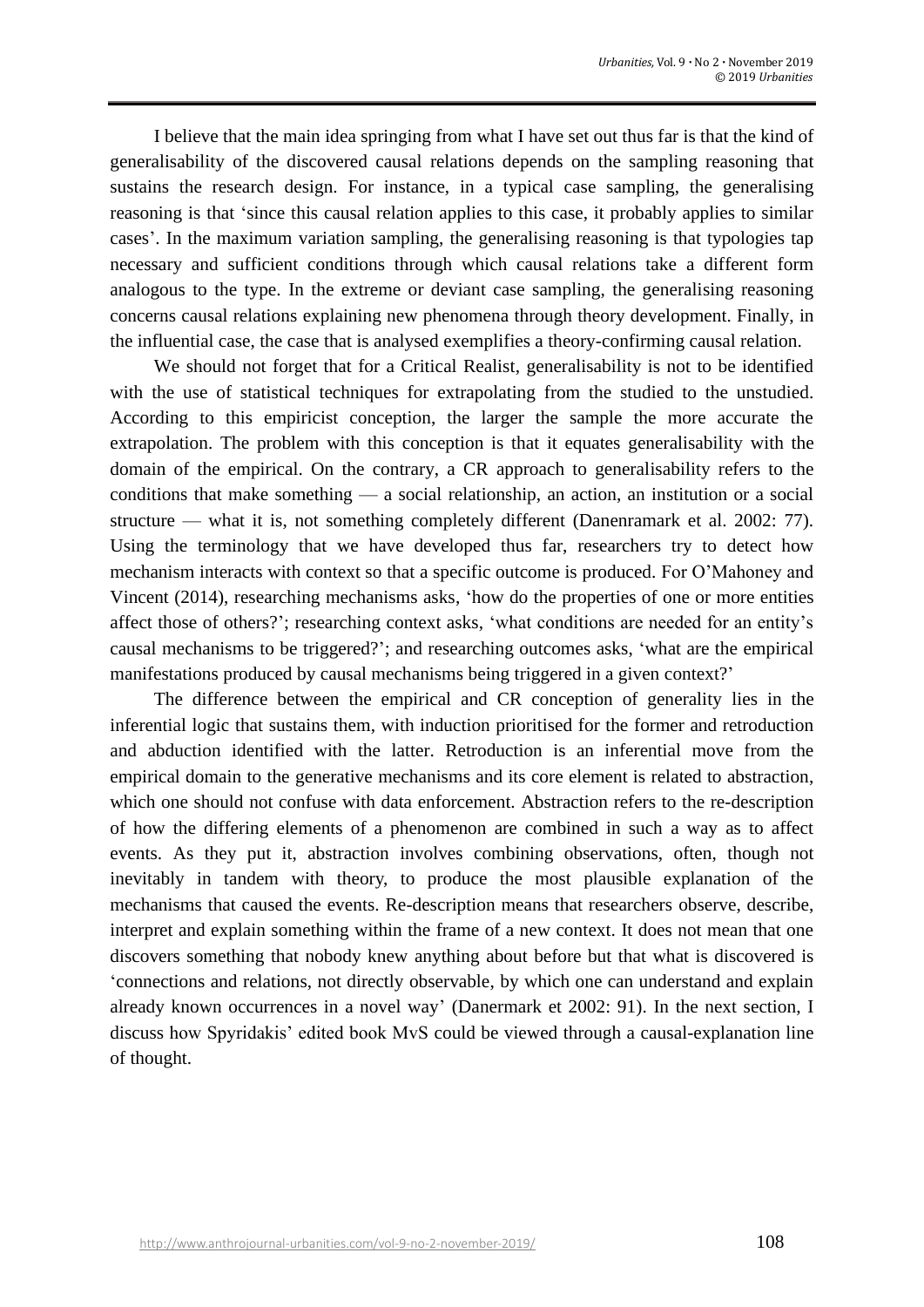# **From How to Why: A Mechanism-based Explanatory Framework for MvS's Case Studies<sup>2</sup>**

The central phenomenon with which MvS deals revolves around three interrelated issues. They are:

- 1. What market-based institutional practices does the capitalist economy set in motion to overcome the 2009 financial crisis?
- 2. How do the various social groups located in differing urban spaces respond to these practices?
- 3. In what ways does the encounter between market-based practices and social groups' actions transform urban places?

In addition, the common core permeating all the chapters of MvS is that the means-ends scheme of rationality not only is theoretically misguided but it is also a disguised imposition, identifying rational action with the capitalist conception of homo economicus. On the contrary, by drawing upon the Weberian value-laden approach to rational action, which takes into account the emotional and moral dimensions of rationality, MvS exemplifies how one could treat rationality as a total social fact.

In his chapter titled '"We Are All Socialists": Greek Crisis and Precarisation', Spyridakis (2018: 113-133) shows how the Weberian conception of rationality finds its way into precarious forms of life created by the 2009 financial crisis in Greece. Within these forms of life people cannot schedule their future lives, they tend to be isolated and socially excluded, doing short and dead-end jobs and mostly they are forced to find recourse in public programme schemes in order to get by. The idea researched by Spyridakis is that the financial crisis creates precariousness which is reproduced by the economic policies implemented for remedying it. He uses as a case study an E-funded programme for the reduction of poverty in Greece in which each EU member had to identify a specific target group deserving financial and psychological support. In Greece, the members of the target group are those: (1) with an annual income that does not exceed 3000 Euros for each individual, 4500 Euros for twomember families, 5400 Euros for a three-member family, 6300 Euros for four-member families and 7200 Euros for five-member families; (2) the total taxable value of whose property does not exceed 115,000 Euros per person and 250,000 for the whole family, plus 20,000 Euros for each additional adult and 15,000 for each dependent minor, with a maximum total value for each individual or family of 250,000 Euros. Spyridakis views this policy as a case that not only confirms Foucault's theory of the microphysics of power but also acts as a template for crafting a mechanism through which a precarious life is constructed. This policy creates a kind of dependency on the state, which provides material items (food, clothes, unemployment allowances and other income supports), and makes the recipients unable to get out of precariousness. This is why the beneficiaries of this programme have the ironical feeling that they are 'all socialists'.

In a similar vein, Julia Soul (2018: 134-153) examines how neoliberal policies for overcoming a crisis transform the sense of being a worker and a member of the working class.

<sup>&</sup>lt;sup>2</sup> For the full contents of this volume, see:<https://www.palgrave.com/gp/book/9783319741888>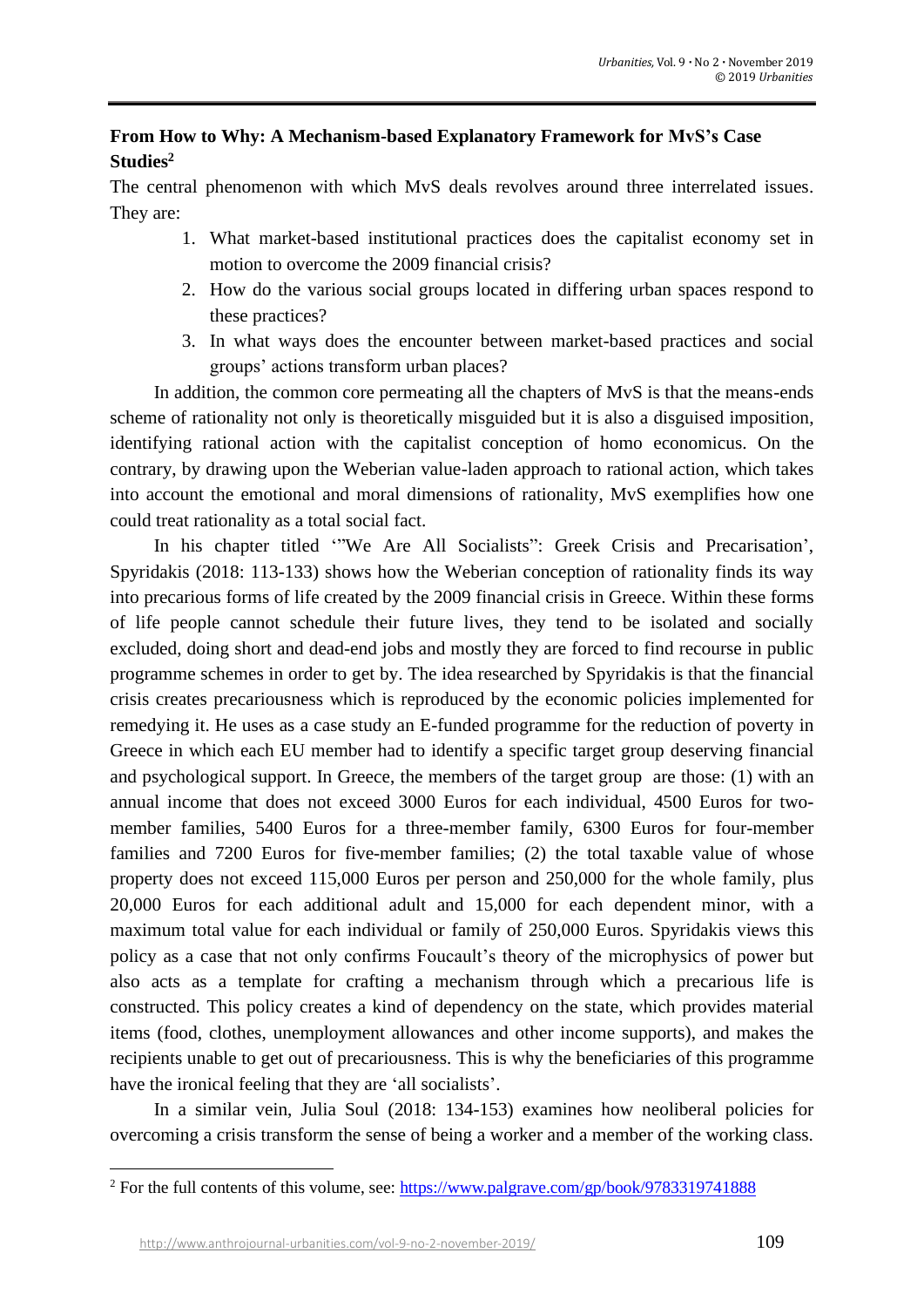She takes as a case a group of steel workers from San Nicolas de los Arroyos, the city where SOMISAc the state-owned steel mill privatised in 1992 was located. Through a detailed analysis of the workers' responses to the privatisation of the factory, Soul highlights the distinctive features of being a worker before and after privatisation and the causal path of this transformation. In particular, during the state-owned period, the steel mill workers had access to relatively better reproduction conditions than other groups, because of higher wages and a set of corporate policies linked to household reproduction. In addition, this set up provided them with a sense of personal worth, as they could build their own homes, lengthen their children's educational trajectories and keep their households financially supported by male breadwinners. Their commitment to the 'collective worker' was tied up with upward mobility.

However, the lived experience of being a worker was deeply individualised when the factory was privatised. For example, retirement decisions became a personal and family matter, not a puzzle to be solved by the labour union; at the same time, workers obtained the power to purchase ten or twenty percent of the company's stock. The feeling of individualisation intensified as workers gradually became 'shareholders', their family incomes increased and employment relationships were replaced by commercial relations. In other words, Soul identifies labour subsumption and the changing role of union mediation as the two causal mechanisms that made the lived experience of the worker individualised.

In his chapter in MvS, Budel (2018: 209-227) describes the close relationship that developed between farmers and their livestock and how it faced a challenge in the context of the Common Agricultural Policy. The small milk-producing farms had to process their milk directly on the farm while others had to convert to breeding cattle for meat production if they wanted to keep their farms. Applying what I have described as a 'maximum variation sampling', Budel examines various kinds of farms by size, location and production and forges a spectrum on which farmers are located. At one end of this continuum, there are farmers with a strong work ethic who run their farms with idealism and sometimes accept relatively low technical standards (ancient working practices); at the other extreme, there are farmers who regard their work not as a vocation but see their farm more like a business that could be sold if no longer profitable. In other words, he describes the differential causal process that corresponds to the different ways in which farmers dealt with the market-based agricultural policies devised to overcoming crisis.

Similarly, D'Aloisio (2018: 153-171) explores the effects of FIAT's internal relocation in Italy as a policy aimed at managing the financial recession. Using a longitudinal research design based on ethnographic observation and life narratives, she underlines the difference in the meaning and the value attached to holding a job at FIAT between the findings from the interviews conducted in the first phase of research, six years after the factory's opening, and those from the interviews conducted ten years later. She identifies the workers' specific strategies for 'managing their existence' (as Pardo would put it, 1996), like having the support of their families (the parents of the families in crisis), who helped guaranteeing daily meals, and of their friendship and neighbourhood networks, which helped including small services of a technical and/or domestic nature and reducing certain costs through arrangements such as collective car-sharing.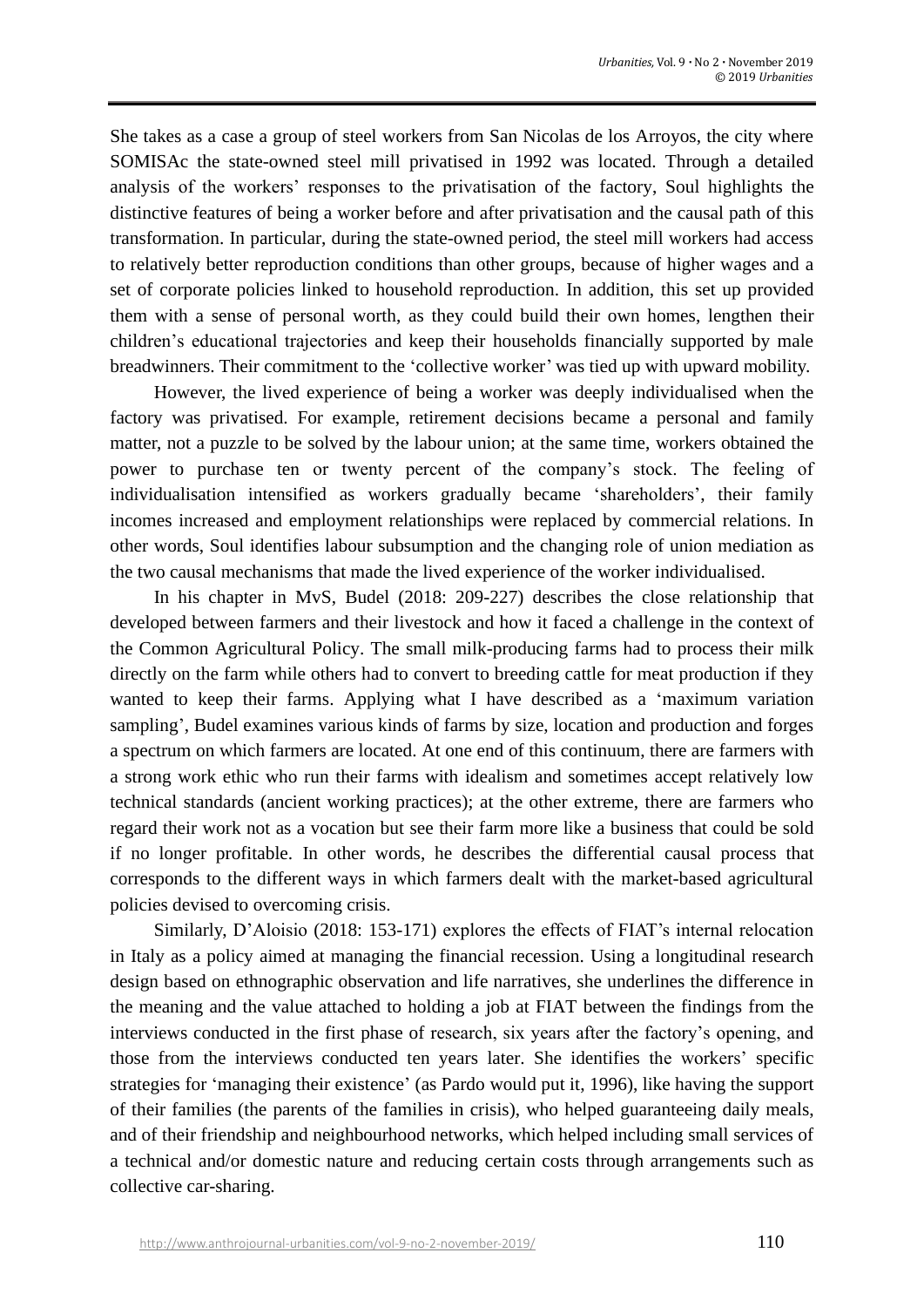To conclude this short overview of MvS, Nissim (2018: 171-189) uses a sampling logic in order to sharpen the Gramscian theory of hegemony and to explain how the dominant have the symbolic power to impose their worldview on the dominated. In particular, he highlights the fatalism which shapes the political worldviews of workers' committees, who had many stories of uncontrollable forces to tell (globalisation, investors, the garment industry, the Chinese), leading to shutting down production in Israel. This fatalistic stance adopted by workers' committees lead them to one of the following practices: a) resignation from whatever union claim, believing that combative acts like striking were useless, b) collaboration with the employers or conceiving the capital-labour conflict in personalised terms (the idea that the only thing that matters is the person holding the class position) c) seek the assistance of lawyers, who are experts in Labour Law and d) pursue academic degrees in business administration in order to become professionals in this field. The causal explanation offered by Nissim is that the labour struggle is transformed through market logic and business tools. He proposes the causal hypothesis that the professionalisation of unionism and the personalisation of the public sphere raise the probability of workers' resistance becoming both local and non-radical.

#### **Discussion**

I hope that the foregoing has sufficiently illuminated the main idea of this article that case studies and ethnographic fieldwork have a crucial contribution to make, not only in relation to the description of people's lived experiences and of the attendant web of meanings but also to the causal explanation of why things happen in this way and not another. Drawing on a Critical Realist approach to causality and to emergence, I applied the mechanism-based account for explaining social phenomena to the urban fieldwork brought together by Spyridakis in his MvS. I have shed light on specific mechanisms (dependency on the state, labour subsumption, workers who become 'shareholders, CAP, unionism professionalisation, to name a few) which work in ways that produce specific outcomes (precariousness, individualisation of the sense of being a worker, types of farms, weakening of labourunionism) within specific conditions. In a comprehensive chapter in the MyS book, Durrenberger points to the emergent contexts which give shape to the abovementioned mechanisms and outcomes and which make people unaware of the forces that form their reasons for actions. Among the various and inspiring ideas offered by Durrenberger, I choose that which is closer to the central tenet of the present discussion: that ethnographers can claim causal explanations without resorting to methodological individualism or forcing data through deductive reasoning. Emergentism is a powerful ontological argument for grounding this idea. I argued that the best way to defend causality as an emergent phenomenon and not as stemming from people's reasons for action is to turn our attention to the details of connecting sampling with various explanatory statements whose causal character can be singular or universal. The fact that qualitative researchers deal with the singular does not mean that they are preoccupied with the particularity of an inexplicable thing or with ungraspable peculiarities for which the only thing that can be done is to describe their uniqueness. On the contrary, the singular is not an empirical matter as positivists conceive of it in a nominalistic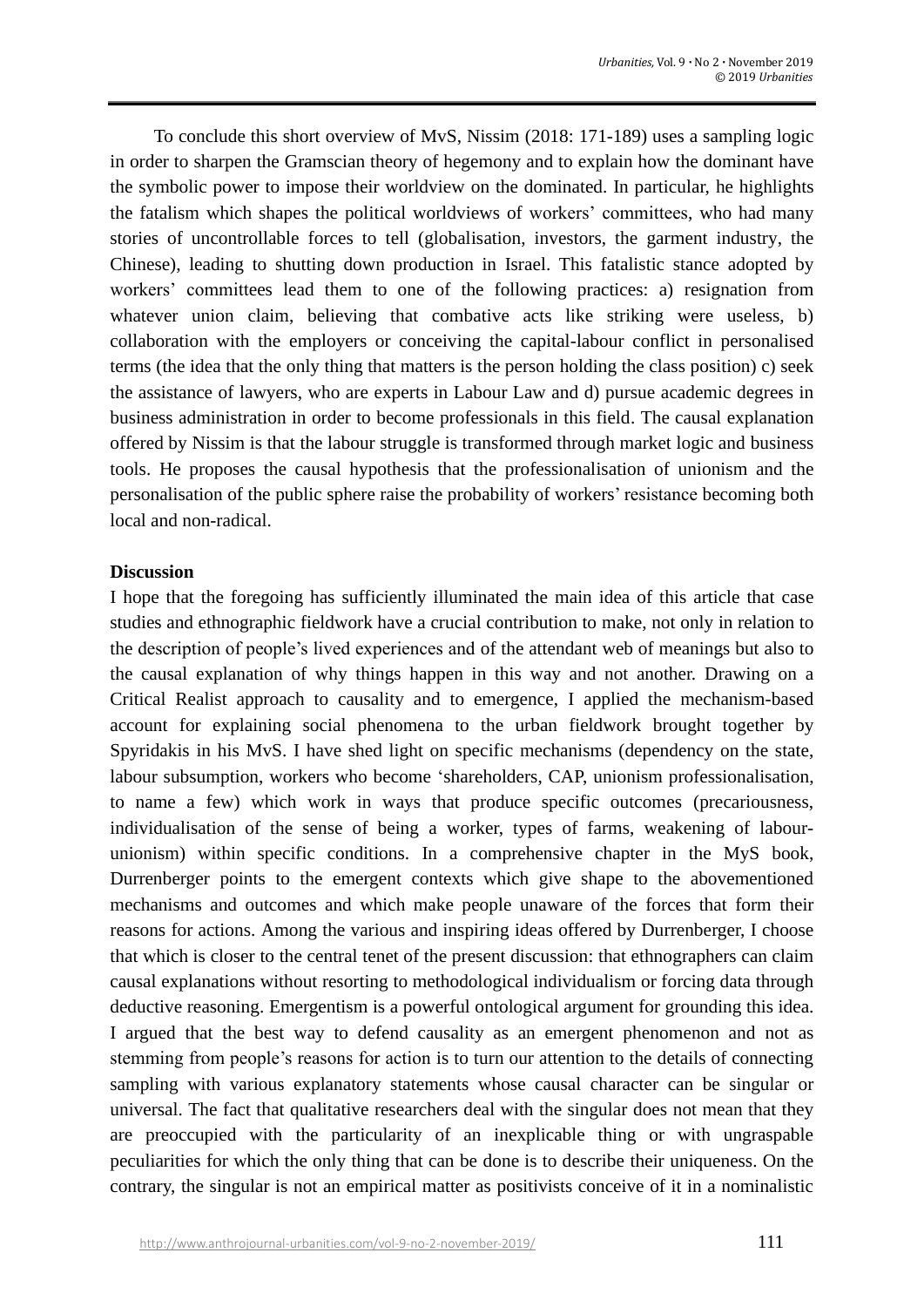way but it always tells us something about the objects of which it is an instantiation. It has, in other words, an illustrative value, as ethnographers know, in so far as it elucidates the whole by detailing its social formation. The merit of the comparative ethnographies gathered in MvS lies in the fact that they lead to causal hypotheses that shed light on the conditions that increase the probability of specific things happening. As Pardo and Prato have argued (2017), understanding the urban world presupposes socio-anthropological theorisation grounded on empirically based, holistic analysis of singular cases. A lot of work has yet to be done for this goal to be achieved.

#### **References**

- Bourdieu, P. 1992. The Practice of Reflexive Sociology (The Paris Workshop). In P. Bourdieu and L. J. D/ Wacquant, *An Invitation to Reflexive Sociology*. London: The University of Chicago Press
- Budel M. 2018. Autonomy and Adaptivity: Farmer's Work in France. In M. Spyridakis (ed.), *Market vs Society: Anthropological Insights*. New York: Palgrave Macmillan.
- Burawoy, M. 1998. The Extended Case Method. *Sociological Theory,* 16 (1): 4-33.
- Christodoulou, M. and Spyridakis, M. (eds). 2019. *Emotions, Temporalities and Workingclass Identities in the 21st Century*. New York: Nova Publishers.
- Collier, A. 1994. *Critical Realism. An Introduction to Roy Bhaskar's Philosophy*, London; New York: Verso.
- D'Aloisio, F. 2018. At the Periphery of Development: Scenarios and Actors of an Industrial Settlement Experiment and Its Crisis in the Case of FIAT-SATA in Melfi. In M. Spyridakis (ed.), *Market vs Society: Anthropological Insights* New York: Palgrave Macmillan.
- Danermark B., Ekstrom M., Jakobsen L., and Karlsson J. 2002. *Explaining Society. Critical Realism in the Social Sciences.* London-New York: Routledge.
- Gerring, J. 2007. *Case Study Research. Principles and Practices*, Boston: Cambridge University Press.
- Gerring, J. 2005. Causation: A unified framework for the social sciences. *Journal of Theoretical Politics,* 17 (2): 163-198
- Glennan, S.S. 2010. Mechanisms, Causes, and the Layered Model of the World. *Philosophy and Phenomenological Research*, 81: 362-381.
- Gorski, P. 2009. Social 'Mechanisms' and Comparative-Historical Sociology: A Critical Realist Proposal. In P. Hedström and B. Wittrock (eds), *Frontiers of Sociology.* Leiden, Martinus Nijhoff Publishers
- Groff, R. 2004. *Critical Realism, Post-positivism and the Possibility of Knowledge*. London, New York: Routledge
- Gross, N. 2009. A Pragmatist Theory of Social Mechanisms. *American Sociological Review,*  74: 358-379
- Illari, P. M. and Williamson, J. 2012. What is a mechanism? Thinking about mechanisms across the sciences. *European Journal for the Philosophy of Science. 2* (1): 119135.